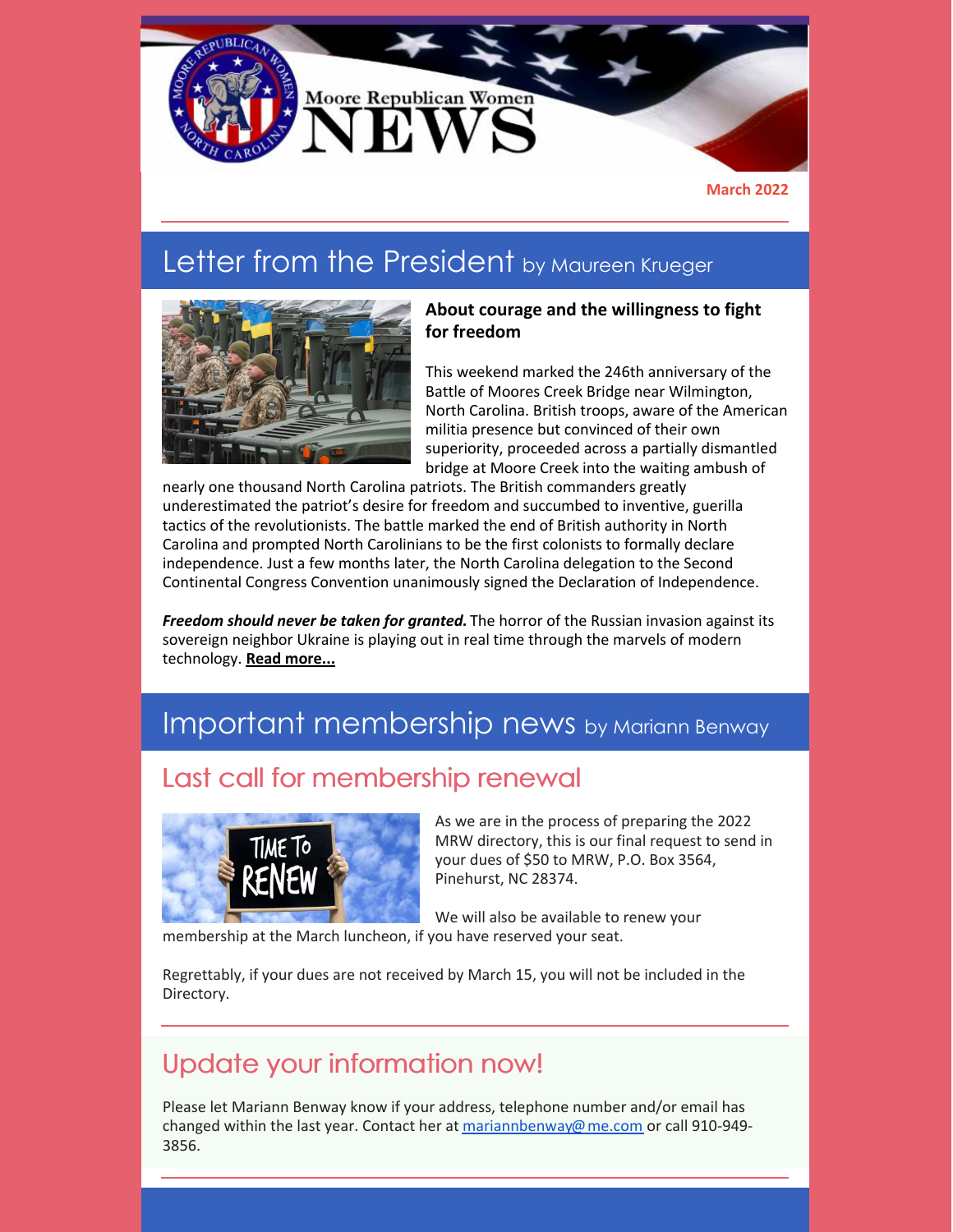## MRW Luncheon on March 2



Reservations for the luncheon are now closed.

**MRW Luncheon March 2 12:00 Noon Lighthouse at Little River \$25.00 (payable to Lighthouse at Little River)**

Guest speakers will be candidates for office.

Please remember to bring care package items for troops being sent overseas. Make sure to check all expiration dates!

## Update on primary elections



On February 23, 2022, a North Carolina trial court issued an order approving the NC House, Senate and Congressional district maps. The N.C. Supreme Court denied all appeals to the trial court order. As such, candidate filing in these districts begins at 8 a.m. February 24 and runs through noon March 4. Go [here](https://www.ncsbe.gov/results-data/voting-maps-redistricting#d) for more information. However, on February 25,

lawmakers took the fight to the U.S. [Supreme](https://www.carolinajournal.com/news-article/lawmakers-take-n-c-congressional-map-dispute-to-u-s-supreme-court/) Court. We'll keep you updated on what happens! In the meantime, here are key dates to know:

#### **Key primary dates:**

- March 28: Absentee ballots will start being mailed out.
- April 28: The 17-day**One-Stop Early Voting starts;** Moore County Locations can be found here: **<https://vt.ncsbe.gov/ossite/>**
- May 10: Deadline to submit an absentee ballot request form for the 2022 statewide primary.
- May 14: One-stop, in-person early voting period ends at 3 p.m. for the 2022 statewide primary.
- May 17: Election Day for the 2022 statewide primary and absentee ballot return deadline.

### Local elections: What do county commissioners do?

#### **Did you know?**

Four out of five county commissioner seats are up for election! This represents a potential massive overhaul of county leadership. The commissioners have power, and we need strong leadership. For instance:

- County commissioners control the Board of Health, Transportation, Social Services, TAXES, building permits/inspections and a host of other departments that impact our daily lives.
- At least \$20 million of Covid relief funds flowed through the County Commissioners' control.

Get to know the commissioners and candidates. The primaries will take place in May. We need to elect conservatives to shape the policy and actions that affect us.

## MRW receives RISE award at convention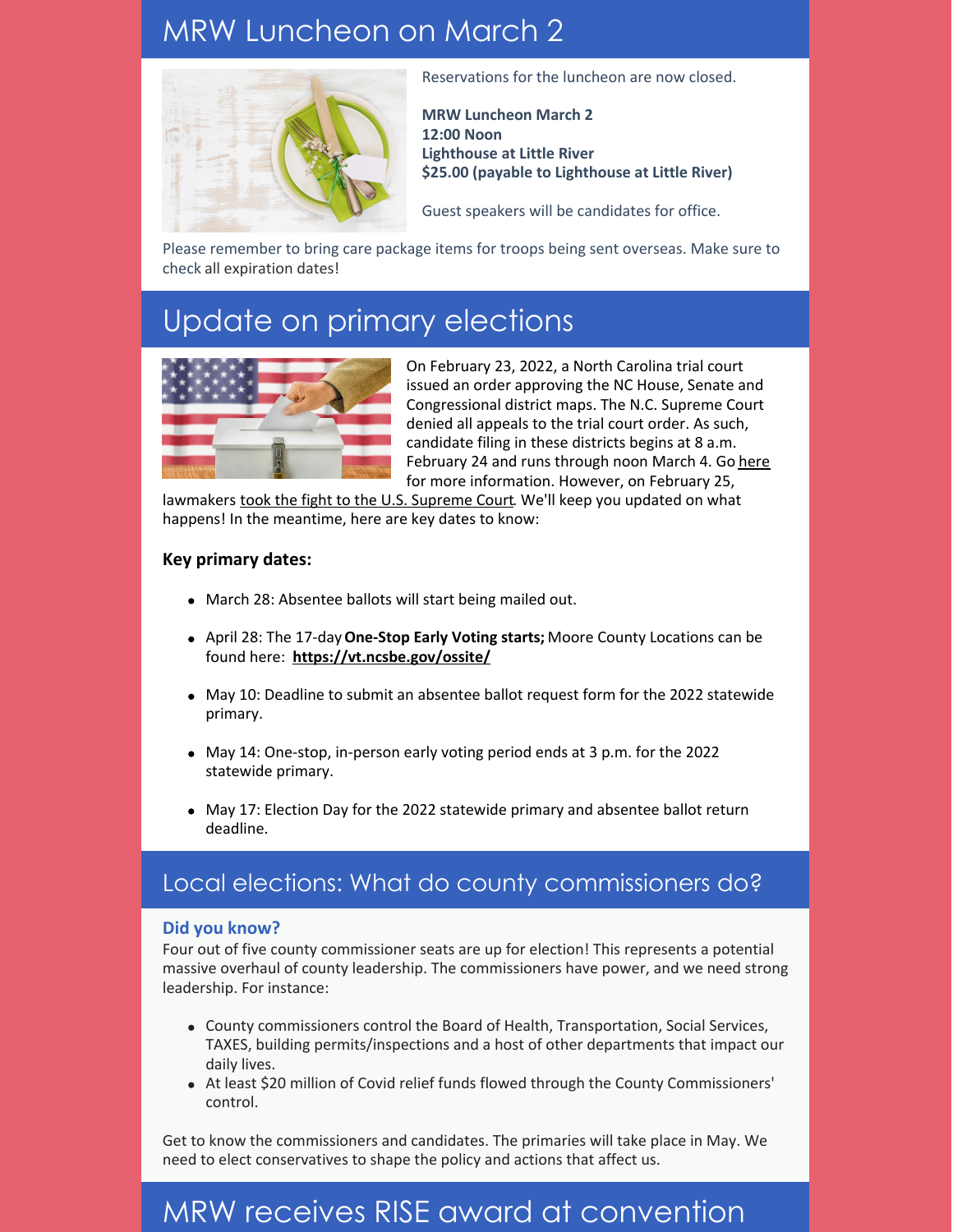

At the NCFRW's Winter Board meeting February 25-27, MRW received the organization's 2021 RISE Award for its success in recruiting new members, involvement in the NCFRW, volunteer service hours, and educating others about elections and political candidates.

Pauline Bruno, who was President of MRW last year, accepted the award for our Club.

## Come hear Ronna McDaniel on March 10



Ronna McDaniel, Chair of the Republican National Committee, is coming to Greensboro on Thursday, March 10th, at 6:00 pm at the Koury Convention Center, 3121 W Gate City Blvd, Greensboro, NC 27407.

Ms. McDaniel will join Rep. Virginia Foxx and Catherine Truitt to discuss education.

You're invited to attend this free event to welcome Ronna to North Carolina.

# You're invited: MRW Book Club March 10



**MRW Book Club Thursday, March 10, 4:00 p.m. GOP Headquarters ( Olmsted Village Shopping Center)**

The Book: "Red Handed, How American Elites Get Rich Helping China Win," by Peter [Schweizer.](https://www.amazon.com/Red-Handed-American-Elites-Helping-China-ebook/dp/B0995XDZX3/ref=sr_1_1?crid=22VE57XU33UIE&keywords=red-handed+peter+schweizer&qid=1643213685&sprefix=red-han%2Caps%2C201&sr=8-1)

Everyone is invited for lively discussion of this highly controversial subject, as well as fun with like-minded people!

Note: For those who like to look ahead, the May Book Club selection is "The Dying Citizen, How Progressives, Elites, Tribalism and Globalization Are Destroying the Idea of America," by Victor David Hanson.

## Upcoming events

#### **March 5: Moore County Republican Convention**

9:15 am, Pinehurst Village Hall Keynote speaker: **Cleta Mitchell,** Conservative Partnership Institute Election Integrity Network

**March 10: Ronna McDaniel.** 6:00 pm at the Koury Convention Center, 3121 W Gate City Blvd, Greensboro, NC 27407 (see article above).

**March 17: Moore County Republican Men's Club Luncheon.** Candidates forum. Lighthouse at Little River, 12:00 Noon. Click **[here](https://docs.google.com/forms/d/e/1FAIpQLSd50Ah2x7n03FyscfkSTACYCeVJWcJeWm7c8oWMLJX0luHzDg/viewform)** to register.

#### **March 18: Dr. Ben Carson at Sandhills Community College**

Ben Carson, a former presidential candidate (2016) and Donald Trump's Secretary of Housing and Urban Development (2017-21), will speak and participate in a panel discussion on March 18 in conjunction with the James E. Holshouser Jr. Lectures. For more information and tickets, go **[here](https://www.jehlectures.com/coming-soon-03)**.

**May 15: Reagan Dinner.** Speaker TBA - but save the date!